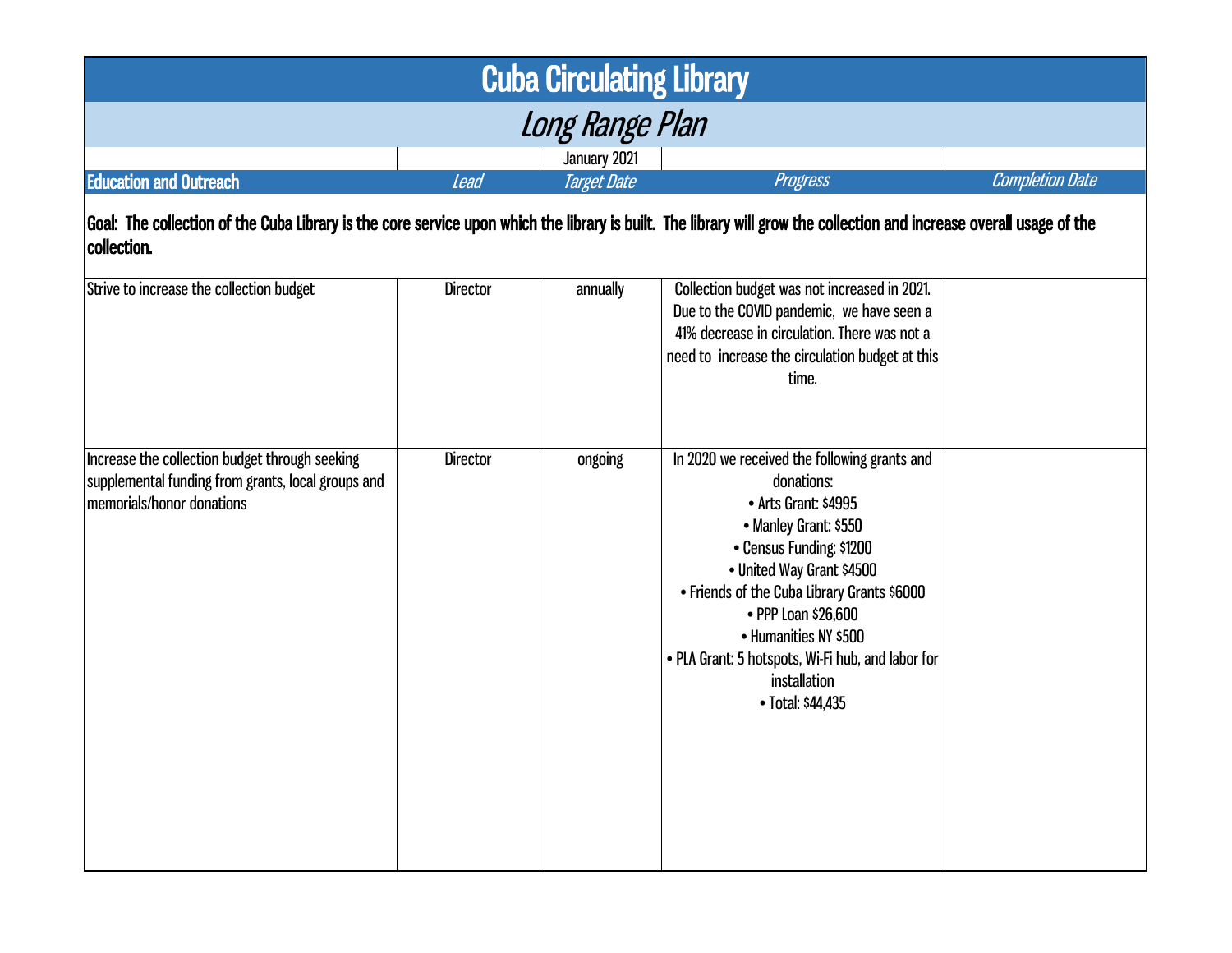| Goal: Maintain level of programs while increasing programs to underserved populations                                                                                   |                                   |         |                                                                                                                                                                                                                                                                                                                                                                                                                                                                                                                                                                                                                                                                                                                                                                                                            |  |  |  |
|-------------------------------------------------------------------------------------------------------------------------------------------------------------------------|-----------------------------------|---------|------------------------------------------------------------------------------------------------------------------------------------------------------------------------------------------------------------------------------------------------------------------------------------------------------------------------------------------------------------------------------------------------------------------------------------------------------------------------------------------------------------------------------------------------------------------------------------------------------------------------------------------------------------------------------------------------------------------------------------------------------------------------------------------------------------|--|--|--|
| Adult literacy programs will increase by 10% through<br>partnership with the Cultural Center and Literacy<br>West                                                       | Programming<br>committee          | in 2020 | Due to the pandemic, in-person programming<br>was suspended in mid-March. Although we have<br>been able to hold some virtual programming,<br>adult literacy classes would most useful if held<br>in-person. Director did meet with Cuba Cultural<br>Center director at the beginning of 2020 to<br>start working on this project, but it has been<br>put on pause for now.                                                                                                                                                                                                                                                                                                                                                                                                                                 |  |  |  |
| Maintain current children's programs including<br>toddler and pre-school story times, after school<br>story times, tween, and teen and other underserved<br>populations | Director and Youth<br>Coordinator | in 2020 | In Jan and Feb, we collaborated with an area<br>homeschool co-op to allow them use of the<br>community room. We received an Arts Grant to<br>fund art classes specifically for the homeschool<br>community. Unfortunately, we have not held the<br>classes yet, but the funding is still available for<br>when we are able to resume in-person<br>programming.<br>Although we could not hold in-person<br>storytimes, we filmed over 70 videos this year in<br>order to provide virtual programming to our<br>patrons. These videos included activities such<br>as storytimes, STEAM activities, crafts, and<br>"What's New" book talks.<br>Programs totals:<br>• Adult programs: 89<br>• Young Adult: 9<br>• Childrens: 72<br>• Multi-age: 18<br>• One-on-one: 65 (this includes Take and Make<br>crafts) |  |  |  |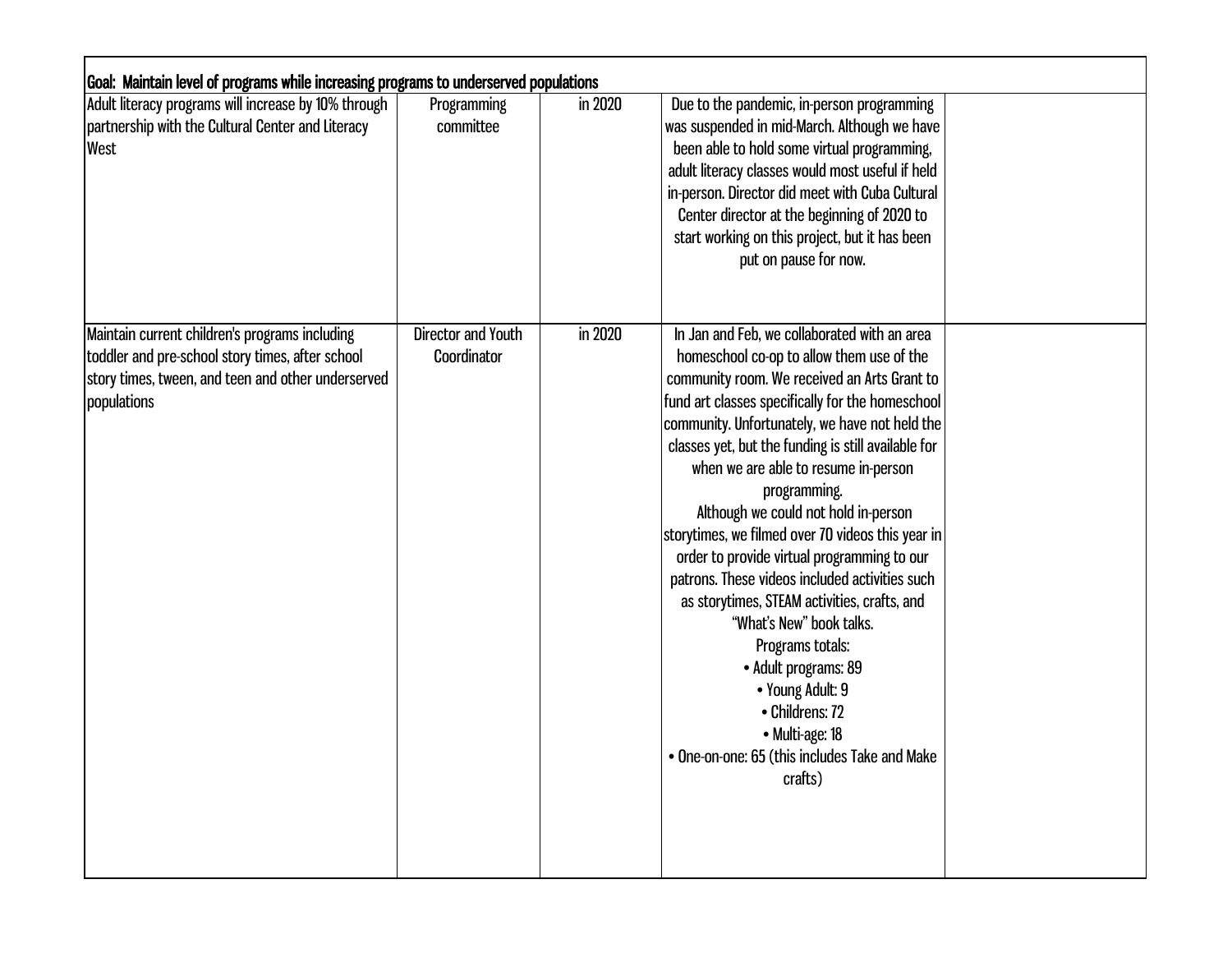| Maintain and grow partnerships with a variety of | Staff, Trustees | ongoing |                                                 |  |
|--------------------------------------------------|-----------------|---------|-------------------------------------------------|--|
| organizations                                    |                 |         | Although we were not able to attend in person   |  |
|                                                  |                 |         | events, we did reach out to partner with a      |  |
|                                                  |                 |         | variety of organizations. For Summer Reading,   |  |
|                                                  |                 |         | we put together literacy kits to hand out to    |  |
|                                                  |                 |         | children in the community. We gave kits out     |  |
|                                                  |                 |         | through Head Start, CRCS summer school, the     |  |
|                                                  |                 |         | Cuba Baptist Church, and the Cuba Cultural      |  |
|                                                  |                 |         | Center. In total, we handed out over 200 bags   |  |
|                                                  |                 |         | and 850 books.                                  |  |
|                                                  |                 |         | During the shutdown, we collaborated with the   |  |
|                                                  |                 |         | Olean Public Library for our weekly Short Story |  |
|                                                  |                 |         | Book Club. We also helped with a social media   |  |
|                                                  |                 |         | campaign for Allegany Libraries, giving patrons |  |
|                                                  |                 |         | the chance to win prizes if they shared why     |  |
|                                                  |                 |         | they loved their library.                       |  |
|                                                  |                 |         | Our Youth Services Coordinator worked with      |  |
|                                                  |                 |         | Main Street businesses to organize a Story      |  |
|                                                  |                 |         | Walk, from Oct. 30-Nov. 25. For the business    |  |
|                                                  |                 |         | Story Walk, we used "I Went Walking". We also   |  |
|                                                  |                 |         |                                                 |  |
|                                                  |                 |         | shared a Story Walk, "Cat's Colors," on the     |  |
|                                                  |                 |         | Greenway Trail.                                 |  |
| Provide robust educational programming for both  | <b>Director</b> | ongoing | We held a few virtual Go To Meeting educational |  |
| individuals and businesses                       |                 |         | programs, including Suffragists in Allegany     |  |
|                                                  |                 |         | County, Susan B. Anthony reenactor, and 102     |  |
|                                                  |                 |         | Years of Cuba History. Both book clubs          |  |
|                                                  |                 |         | continued to meet online throughout the year.   |  |
|                                                  |                 |         | During the shutdown, we held a weekly Short     |  |
|                                                  |                 |         | Story Book Club. During our Summer Reading      |  |
|                                                  |                 |         | Program, we had 103 people register who read a  |  |
|                                                  |                 |         | total of 16,989 minutes. We also filmed and     |  |
|                                                  |                 |         | produced 47 virtual programs during the         |  |
|                                                  |                 |         | Summer Reading program.                         |  |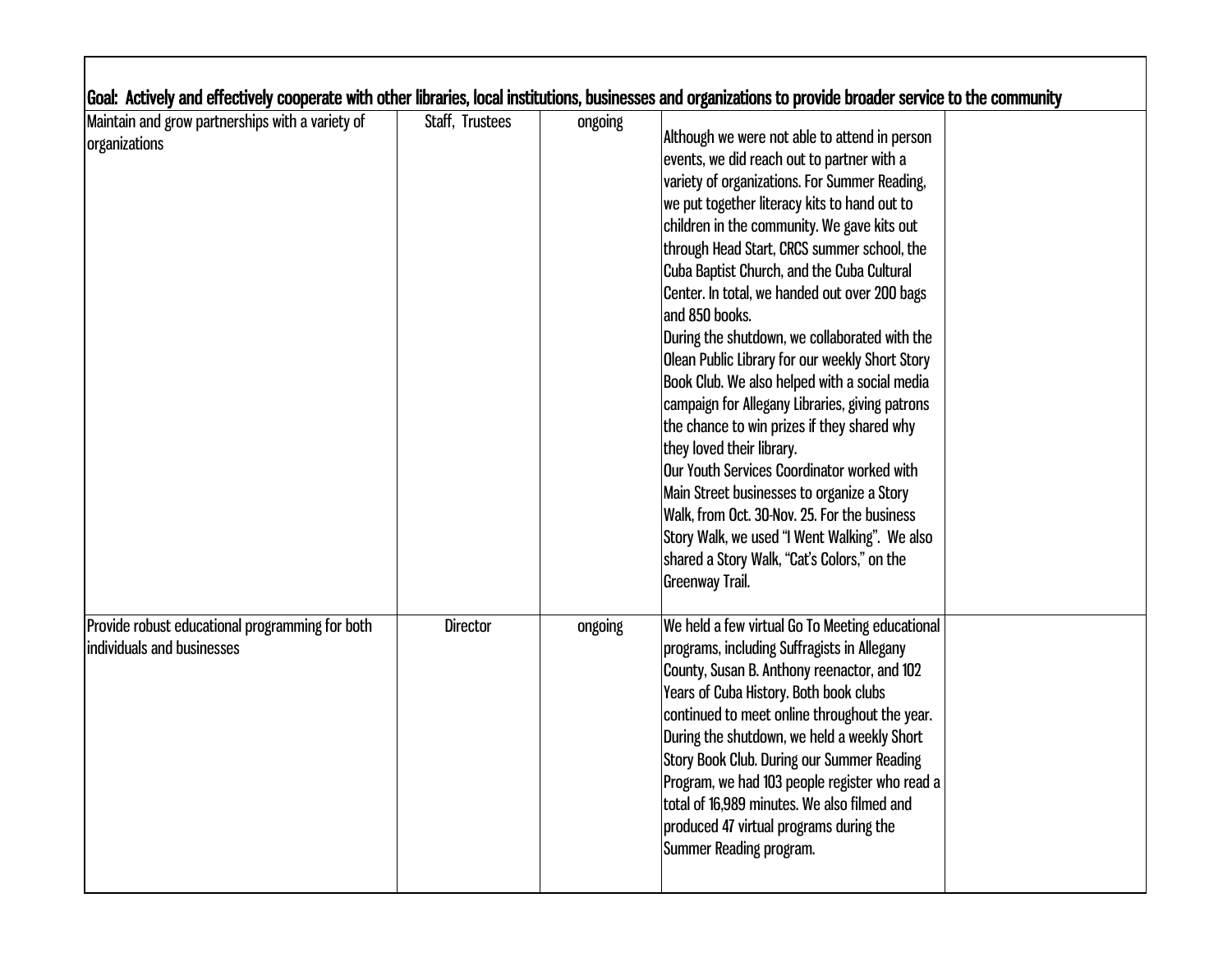| <b>Community Space</b>                                                                                                                                                   | <b>Lead</b>                         | <b>Target Date</b> | <b>Progress</b>                                                                                                                                                                                                                                                                                                                                                                                                                                          | <b>Completion Date</b> |  |
|--------------------------------------------------------------------------------------------------------------------------------------------------------------------------|-------------------------------------|--------------------|----------------------------------------------------------------------------------------------------------------------------------------------------------------------------------------------------------------------------------------------------------------------------------------------------------------------------------------------------------------------------------------------------------------------------------------------------------|------------------------|--|
|                                                                                                                                                                          |                                     |                    |                                                                                                                                                                                                                                                                                                                                                                                                                                                          |                        |  |
| Goal: To maintain the physical integrity and historic value while incorporating a well-functioning and energy efficient building that is welcoming and accessible to all |                                     |                    |                                                                                                                                                                                                                                                                                                                                                                                                                                                          |                        |  |
| Have in place an adequate number of electrical and<br><b>USB</b> outlets                                                                                                 | <b>Bldg. &amp; Grounds</b>          | by 6/2021          | N/A                                                                                                                                                                                                                                                                                                                                                                                                                                                      |                        |  |
| Have an inspiring, inviting space where all may learn<br>and enjoy                                                                                                       | Special Committee/TBA               | $5 - 10$ years     | So far, \$3400 in memorial donations has been<br>set aside for the Children's Section project.<br>Director made inquiries with two different<br>organizations who provided sketch up ideas for<br>the section, but neither of them were what we<br>had in mind (too institutional, not childlike<br>enough). Director researched possibility of a<br>tree, and learned that this type of fixture would<br>need to be made at a local level by an artist. |                        |  |
| Have in place a schedule for all necessary building<br>maintenance                                                                                                       | Bldg. & Grounds,<br><b>Director</b> | in 2020            |                                                                                                                                                                                                                                                                                                                                                                                                                                                          | Sept. 2020             |  |
| Increase tween/teen use of library and computers,<br>explore use of space                                                                                                | Director and special<br>committee   | 10 years           | N/A                                                                                                                                                                                                                                                                                                                                                                                                                                                      |                        |  |
| <b>Resources</b>                                                                                                                                                         | <b>Lead</b>                         | <b>Target Date</b> | Progress                                                                                                                                                                                                                                                                                                                                                                                                                                                 | <b>Completion Date</b> |  |
| <b>Staff</b>                                                                                                                                                             |                                     |                    |                                                                                                                                                                                                                                                                                                                                                                                                                                                          |                        |  |
| Goal: Hire and maintain a staff that implements library procedures and serices in the allotted scheduled time frame                                                      |                                     |                    |                                                                                                                                                                                                                                                                                                                                                                                                                                                          |                        |  |
| Create an assessment tool for staff capacity                                                                                                                             | Director, Personnel<br>Committee    | in 2020            | N/A                                                                                                                                                                                                                                                                                                                                                                                                                                                      |                        |  |
| Use the staff capacity tool                                                                                                                                              | <b>Director</b>                     | annually           | N/A                                                                                                                                                                                                                                                                                                                                                                                                                                                      |                        |  |
| Use staff evaluation tool as a means to measure<br>adequate training and education                                                                                       | <b>Director</b>                     | annually           | All staff attended many hours of online training<br>this year, particularly during the shutdown<br>while we were working from home. It should be<br>noted that all staff learned new tech skills this<br>year, moving well beyond our normal comfort<br>zones.                                                                                                                                                                                           |                        |  |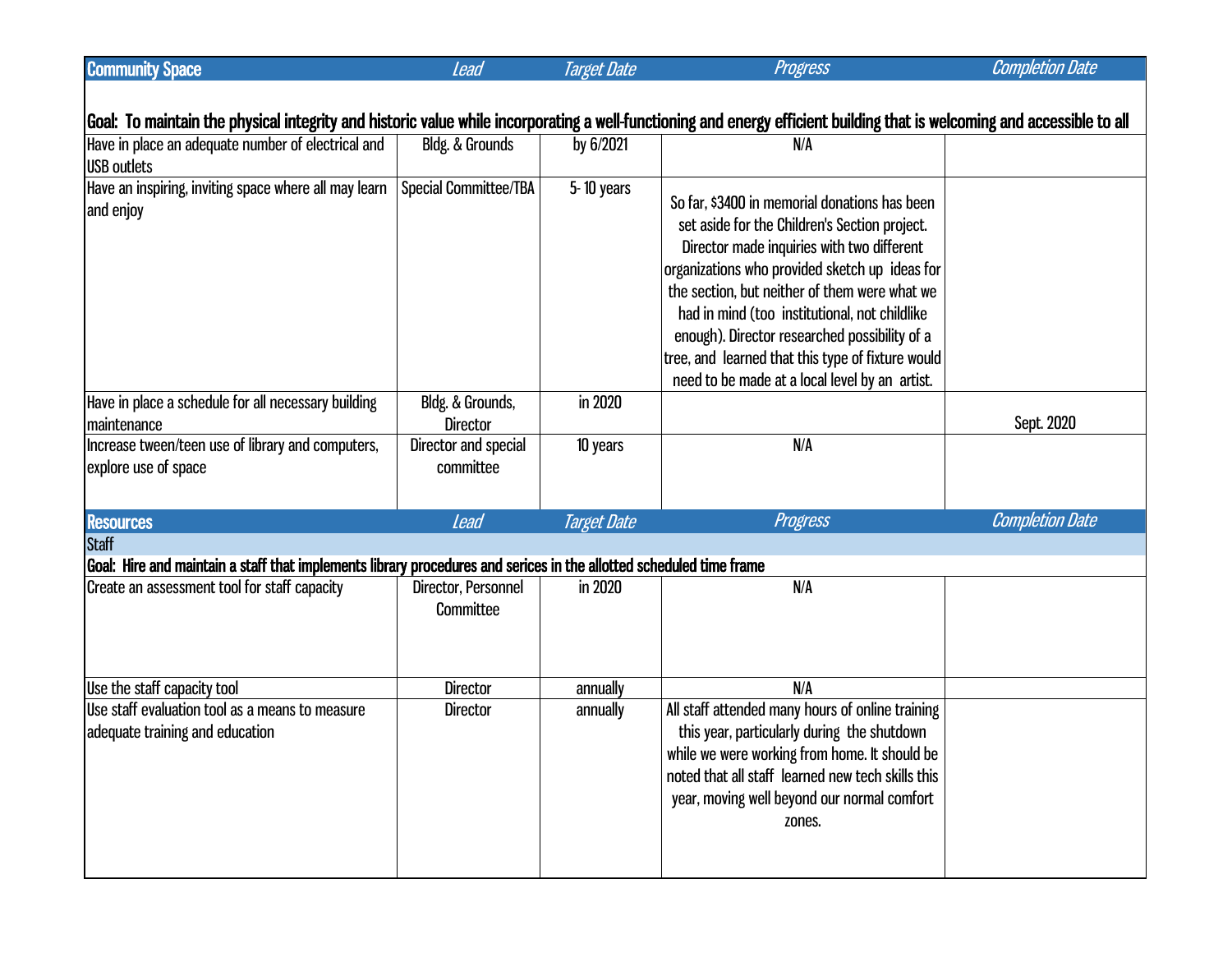| <b>Funding</b>                                                                                         |                                       |                  |                                                                                                                                                                                                                                                                                                                                                                                                                                                                                                                                                              |  |  |
|--------------------------------------------------------------------------------------------------------|---------------------------------------|------------------|--------------------------------------------------------------------------------------------------------------------------------------------------------------------------------------------------------------------------------------------------------------------------------------------------------------------------------------------------------------------------------------------------------------------------------------------------------------------------------------------------------------------------------------------------------------|--|--|
| Goal: Maintain current assets and increase funding streams                                             |                                       |                  |                                                                                                                                                                                                                                                                                                                                                                                                                                                                                                                                                              |  |  |
| Create a balanced, realistic budget                                                                    | Director, Finance<br>Committee        | annually         | Completed. Budget was not increased from<br>2020 to 2021. This was largely in consideration<br>to the members of our community and the<br>economic impact of the pandemic.                                                                                                                                                                                                                                                                                                                                                                                   |  |  |
| Grant research and grant writing                                                                       | Director, Youth<br>Coordinator        | annually         | See above                                                                                                                                                                                                                                                                                                                                                                                                                                                                                                                                                    |  |  |
| Promote the library as a worthy recipient of<br>gifts/endowments                                       | Director, Trustees                    | 1 - 2 times year | N/A                                                                                                                                                                                                                                                                                                                                                                                                                                                                                                                                                          |  |  |
| The library will host fundraiser events as planned by<br>joint venture with the Friends of the Library | Director, Trustees,<br><b>Friends</b> | as needed        | We received \$7,359 in memorial donations.<br>Director worked with Friends of Cuba Library to<br>hold two fundraisers during the shutdown:<br>Sidewalk Book Sale for Cuba Garlic Festival, and<br>Purple Chair Auction. Director held Facebook<br>Fundraiser in conjunction with Giving Tuesday,<br>raising \$475. Library website Memorial Donation<br>page updated to include a button for PayPal<br>donations. We created an account through Tee<br>Spring to sell library merchandise. The library<br>earns a profit of approximately \$4 per item sold. |  |  |